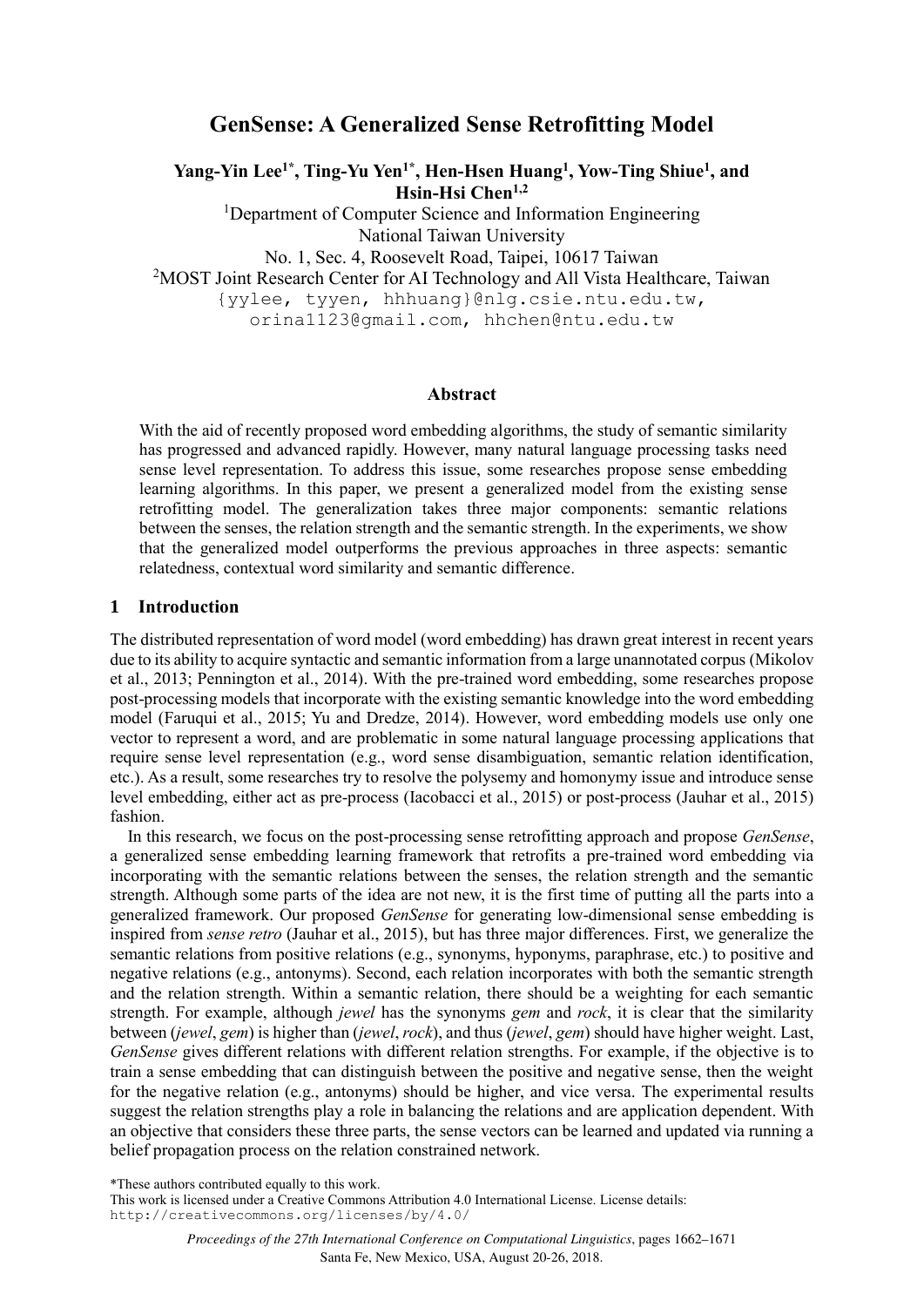In the experiments, we show that our proposed *GenSense* model outperforms the previous approaches in three types of datasets: semantic relatedness, contextual word similarity and semantic difference. While the generalized model of considering all the relations performs well in the semantic and relatedness tasks, we also find that the antonym relation is in favor of the semantic difference experiment. The remainder of this paper is organized as follows. Section 2 gives a survey on the related works. Section 3 defines the generalized sense retrofitting model. The experimental setup is in Section 4. Section 5 shows and discusses the experimental results. Section 7 concludes the remarks.

#### **2 Related Works**

The study of the representation of words has a long history. Early approaches include utilizing the termdocument occurrence matrix from a large corpus and then perform dimension reduction techniques such as singular value decomposition (latent semantic analysis) (Bullinaria and Levy, 2007; Deerwester et al., 1990). Beyond that, recent word embedding approaches are more focus on neural-style (Dragoni and Petrucci, 2017; Mikolov et al., 2013; Pennington et al., 2014) and performs well on syntactic and semantic tasks. Apart from the unsupervised word embedding learning models, there are plenty of ontologies that contain lexical knowledge, such as WordNet (Fellbaum, 1998), Roget's 21st Century Thesaurus (Kipfer and Institute, 1993) or the paraphrase database (Pavlick et al., 2015). As a result, many researches combine the word embedding with ontological resources, either in a joint training (Bian et al., 2014; Liu et al., 2016; Yu and Dredze, 2014) or a post-processing (Faruqui et al., 2015) fashion. When the need for sense embedding is getting higher, some researches are inspired from the word level embedding learning model and propose sense level embedding (Iacobacci et al., 2015; Jauhar et al., 2015; Lee and Chen, 2017). Although some evidence shows that the sense embedding cannot improve every natural language processing task (Li and Jurafsky, 2015), the benefit of having a sense embedding for improving tasks that need sense level representation is still in great need (Azzini et al., 2012; Ettinger et al., 2016; Qiu et al., 2016).

#### **3 Generalized Sense Retrofitting Model**

Let  $V = \{w_1, ..., w_n\}$  be a vocabulary of a trained word embedding and |V| be its size. The matrix  $\hat{Q}$  will be the pre-trained collection of vector representations  $\hat{q}_i \in \mathbb{R}^d$ , where d is the dimensionality of a word vector. Each  $w_i \in V$  is learned using a standard word embedding technique (e.g., GloVe (Pennington et al., 2014) or Word2Vec (Mikolov et al., 2013)). Let  $\Omega = (T, E)$  be an ontology that contains the semantic relationship, where  $T = \{t_1, ..., t_m\}$  is a set of senses and  $|T|$  is total number of senses. The edge  $(i, j) \in$ E indicates a semantic relationship of interest (e.g., synonym) between  $t_i$  and  $t_j$ . In our scenario, the edge set E consists of several disjoint subsets of interest (i.e.,  $E = E_{s_1} \cup E_{s_2} \cup ... \cup E_{s_k}$ ). For example,  $(i, j) \in E_{s_1}$  if and only if  $t_j$  is the synonym of  $t_i$ . We use  $\hat{q}_{t_j}$  to denote the word form vector of  $t_j$  (one should notice that  $\hat{q}_{t_j}$  and  $\hat{q}_{t_k}$  may map to the same vector representation even if  $j \neq k$ ). Then the goal is to learn a new matrix  $S = (s_1, ..., s_m)$  such that each new sense vector is close to its word form vertex and its synonym neighbors. The basic form that considers only synonym relation for the objective of the sense retrofitting model is:

$$
\sum_{i=1}^{m} \left| \alpha_1 \beta_{ii} ||s_i - \hat{q}_{t_i}||^2 + \alpha_2 \sum_{(i,k) \in E_{s_1}} \beta_{ij} ||s_i - s_k||^2 \right| \tag{1}
$$

where  $\alpha$  balances the importance of the word form vertex and the synonym, and  $\beta$ s control the strength of the semantic relations. From equation 1, the learned new sense vectors will close to its synonyms, meanwhile constraining its distance with its original word form vector. In addition, this equation can be further generalized to consider all the relations:

$$
\sum_{i=1}^{m} \left| \alpha_1 \beta_{ii} ||s_i - \hat{q}_{t_i}||^2 + \alpha_2 \sum_{(i,k) \in E_{s_1}} \beta_{ij} ||s_i - s_k||^2 + \cdots \right| \tag{2}
$$

Apart from the positive sense relation, we now introduce three types of special relations. The first one is the positive contextual neighbor relation  $s_2$ .  $(i, j) \in E_{s_2}$  if and only if  $t_j$  has only one sense. In our model, we use the word form vector to represent the neighbors of the  $t_i$ s in  $E_{s_2}$ . Those neighbors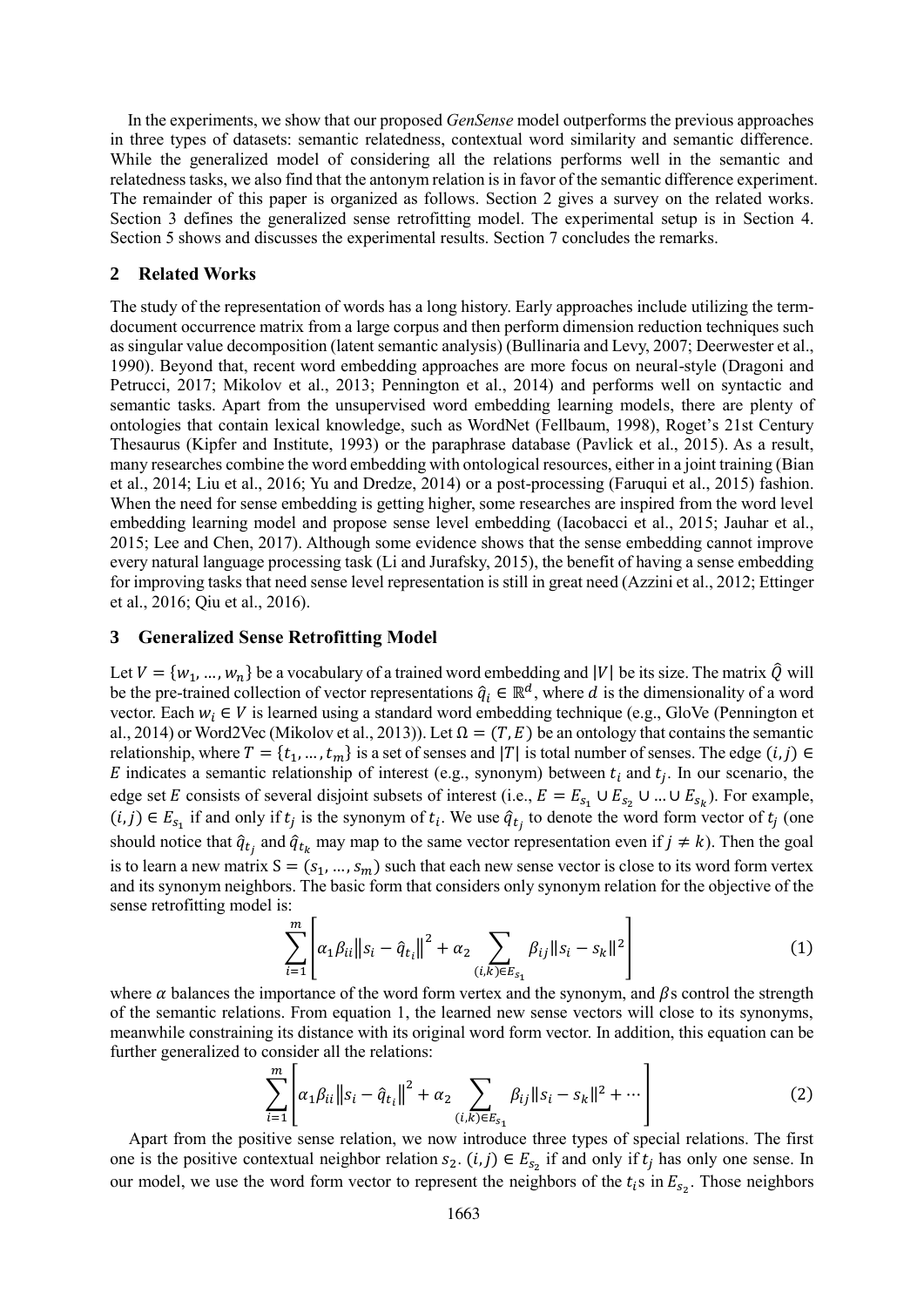are viewed as positive contextual neighbors as they learned from the context of a corpus (e.g., word2vec trained with Google News corpus) with positive meaning. The second is the negative sense relation  $s_3$ (e.g., antonym). The negative senses are used in a subtraction fashion for pushing the sense away from the positive meaning. The last is the negative contextual neighbors  $s_4$ . Just like the positive contextual neighbors, the negative contextual neighbors were learned from the context of a corpus, but with negative meaning.

Figure 1 illustrates an example of the relation network. In Figure 1, *gay* may have two meanings: (1) bright and pleasant; promoting a feeling of cheer and (2) someone who is sexually attracted to persons of the same sex. If we focus on the first sense, then our model can attract  $s_{\text{gay}_1}$  to its word form vector  $\hat{q}_{gay_1}$ , its synonym  $s_{glad_1}$  its positive contextual neighbor  $\hat{q}_{jolly}$ . But in the same time, it will push  $s_{\textit{gay}_1}$  from its antonym  $s_{\textit{sad}_1}$  and its negative contextual neighbor  $\hat{q}_{dull}$ .



Figure 1. An illustration of the relation network. Different textures of the nodes represent different roles (e.g., synonym, antonym, etc.) in the GenSense model.

To formulize the above scenario and consider all the parts, the equation 2 would become:

$$
\sum_{i=1}^{m} \left| \alpha_{1} \beta_{ii} \| s_{i} - \hat{q}_{t_{i}} \|^{2} + \alpha_{2} \sum_{(i,j) \in E_{S_{1}}} \beta_{ij} \| s_{i} - s_{j} \|^{2} + \alpha_{3} \sum_{(i,j) \in E_{S_{2}}} \beta_{ij} \| s_{i} - \hat{q}_{j} \|^{2} - \alpha_{4} \sum_{(i,j) \in E_{S_{3}}} \beta_{ij} \| s_{i} - s_{j} \|^{2} - \alpha_{5} \sum_{(i,j) \in E_{S_{4}}} \beta_{ij} \| s_{i} - \hat{q}_{j} \|^{2} \right|
$$
(3)

We therefore apply an iterative updating method to the solution of the above convex objective function (Bengio et al., 2006). Initially, the sense vectors are set to their corresponding word form vectors (i.e.,  $s_i \leftarrow \hat{q}_{t_i}$   $\forall i$ ). Then in the following iterations, the updating formula for  $s_i$  would be:

$$
s_{i} = \frac{-\alpha_{5} \sum_{j:(i,j)\in E_{s_{4}}} \beta_{ij} \hat{q}_{j} - \alpha_{4} \sum_{j:(i,j)\in E_{s_{3}}} \beta_{ij} s_{j} + \alpha_{3} \sum_{j:(i,j)\in E_{s_{2}}} \beta_{ij} \hat{q}_{j} + \alpha_{2} \sum_{j:(i,j)\in E_{s_{1}}} \beta_{ij} s_{j} + \alpha_{1} \beta_{ii} \hat{q}_{t_{i}}}{-\alpha_{5} \sum_{j:(i,j)\in E_{s_{4}}} \beta_{ij} - \alpha_{4} \sum_{j:(i,j)\in E_{s_{3}}} \beta_{ij} + \alpha_{3} \sum_{j:(i,j)\in E_{s_{2}}} \beta_{ij} + \alpha_{2} \sum_{j:(i,j)\in E_{s_{1}}} \beta_{ij} + \alpha_{1} \beta_{ii}}(4)
$$

A formal description of our proposed GenSense method is shown in Algorithm 1. In Algorithm 1, the  $β$  parameters are retrieved from the ontology. The  $ε$  is a threshold for deciding whether to update the sense vector or not, which is used as a stopping criteria when the difference between the new sense vector and the original sense vector is too small. Experimentally, 10 iterations are sufficient to minimize the objective function from a set of starting vectors to produce effective sense retrofitted vectors.

#### **4 Experiments**

We evaluate GenSense with three types of experiments: semantic relatedness, contextual word similarities, and semantic difference. In testing phase, if a test dataset has missing words, we use the average of all sense vectors to represent the missing word. Note that our reported results of vanilla sense embedding may be slightly different from the other researches due to the treatment of missing words and the similarity computation method. Some researches use zero vector to represent the missing words, whereas some remove those missing words from the dataset. However, within this research the reported performance can be compared due to the same missing word processing method and the same similarity computation method.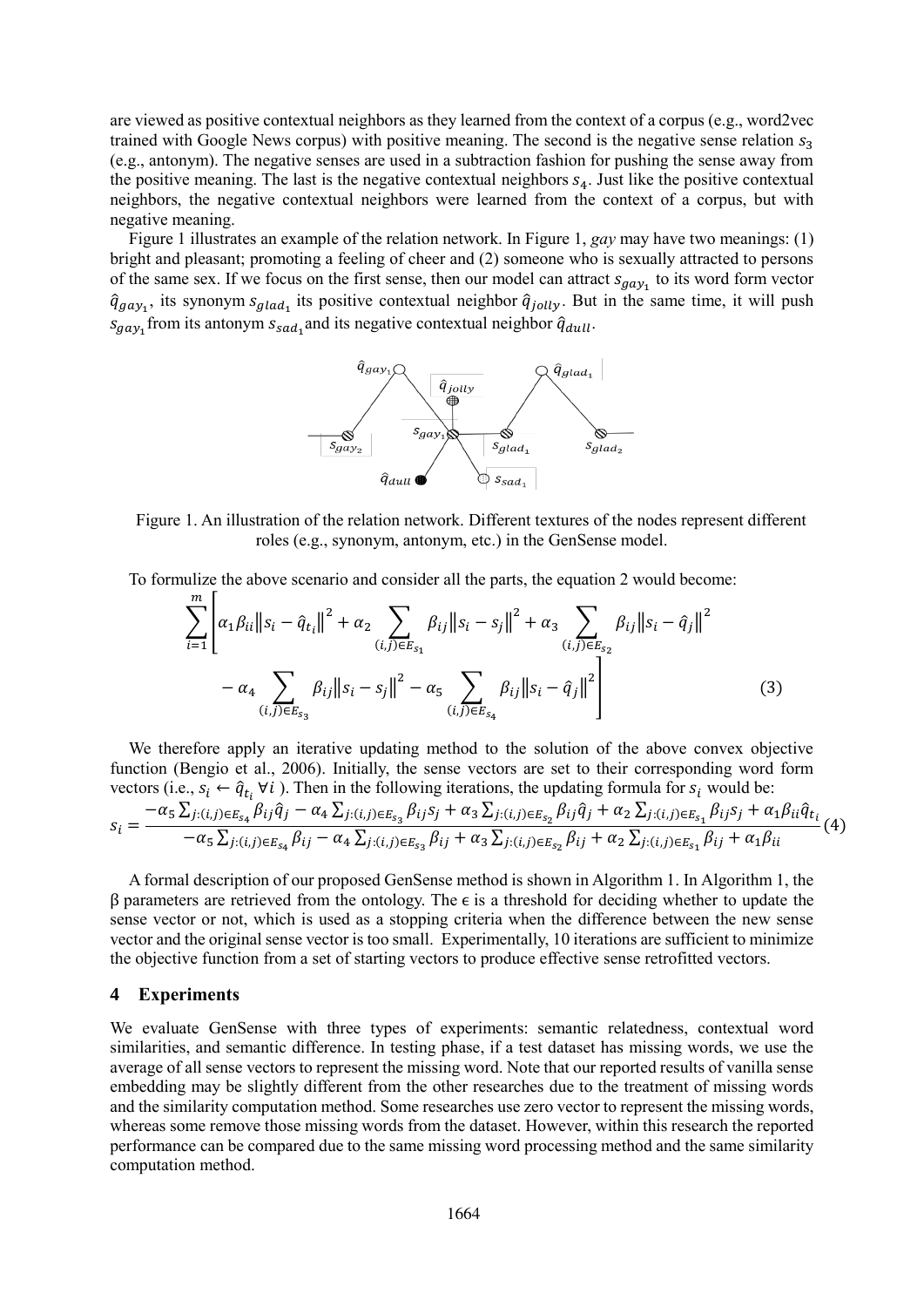### **Algorithm 1 GenSense**

**Input:** A pre-trained word embedding  $\hat{Q}$ , a relation ontology  $\Omega = (T, E)$ , hyper-parameters α and parameters β, number of iterations  $max_i$ , the convergence criteria for sense vectors  $\epsilon$ .

**Output:** A trained sense embedding S

```
1: for i = 1 to m do
2: s_i^{(0)} \leftarrow \hat{q}_{t_i}3: end for
4: for it = 1 to max\_it - 1 do
5: for i = 1 to m do
6: Compute s_i^{tmp} using equation (4).
7: if \left\|s_i^{tmp} - s_i^{(it-1)}\right\| \geq \epsilon then
8: s_i^{(it)} \leftarrow s_i^{tmp}9: else
10: s_i^{(it)} \leftarrow s_i^{(it-1)}11: end if
12: end for
13: end for
14: return
```
#### **4.1 Experimental Setup**

We adopt the GloVe model in our experiment (Pennington et al., 2014). The pre-trained GloVe word embedding is trained on Wikipedia and Gigaword-5 (6B tokens, 400k vocab, uncased, 50d vectors). Roget's 21st Century Thesaurus (Kipfer and Institute, 1993) (Roget) is selected for building ontology in our experiments as it contains the strength information of the senses. As Roget does not provide the ontology directly, we manually built a synonym ontology and an antonym ontology from the resource. The vocabulary from GloVe pre-trained word embedding is used for fetching and building the ontology from Roget. In Roget, there are three levels of synonym relations, we set  $\beta$ s to 1.0, 0.6 and 0.3 for the nearest to the farthest synonyms. The antonym relation is built in the same way. For each sense,  $\beta_{ii}$  is set to the sum of all the relation specific weights. Unless specifically address, αs are set to 1 in the experiments. We set the convergence criteria for sense vectors to  $\epsilon = 0.1$  with the number of iterations of 10. With the capability of generalization, we run three types of the model: GenSense-syn (only considers the synonyms and positive contextual neighbors), GenSense-ant (only considers the antonyms and negative contextual neighbors) and GenSense-all (considers everything).

#### **4.2 Semantic Relatedness**

We downloaded four semantic relatedness benchmark datasets from the web: MEN (Bruni et al., 2014), MTurk (Radinsky et al., 2011), Rare Words (RW) (Luong et al., 2013) and WordSim353 (WS353) (Finkelstein et al., 2001). In MEN dataset, there are two versions of the word pairs: lemma and natural form. We show the natural form in the experimental result, but the performances on two datasets are similar. In each dataset, there is a list of word pairs together with their corresponding human rated scores. A higher score value indicates higher semantic similarity. For example, the score of (*journey*, *voyage*) is 9.29 and the score of (*king*, *cabbage*) is 0.23 in WS353. For measuring the semantic similarity between a word pair  $(w, w')$  in the datasets, we adopt the sense evaluation metrics AvgSim and MaxSim (Reisinger and Mooney, 2010):

AvgSim(w, w') 
$$
\stackrel{\text{def}}{=} \frac{1}{K_w K_{w'}} \sum_{j=1}^{K_w} \sum_{k=1}^{K_{w'}} \cos(v_{w_j}, v_{w'_k})
$$
 (5)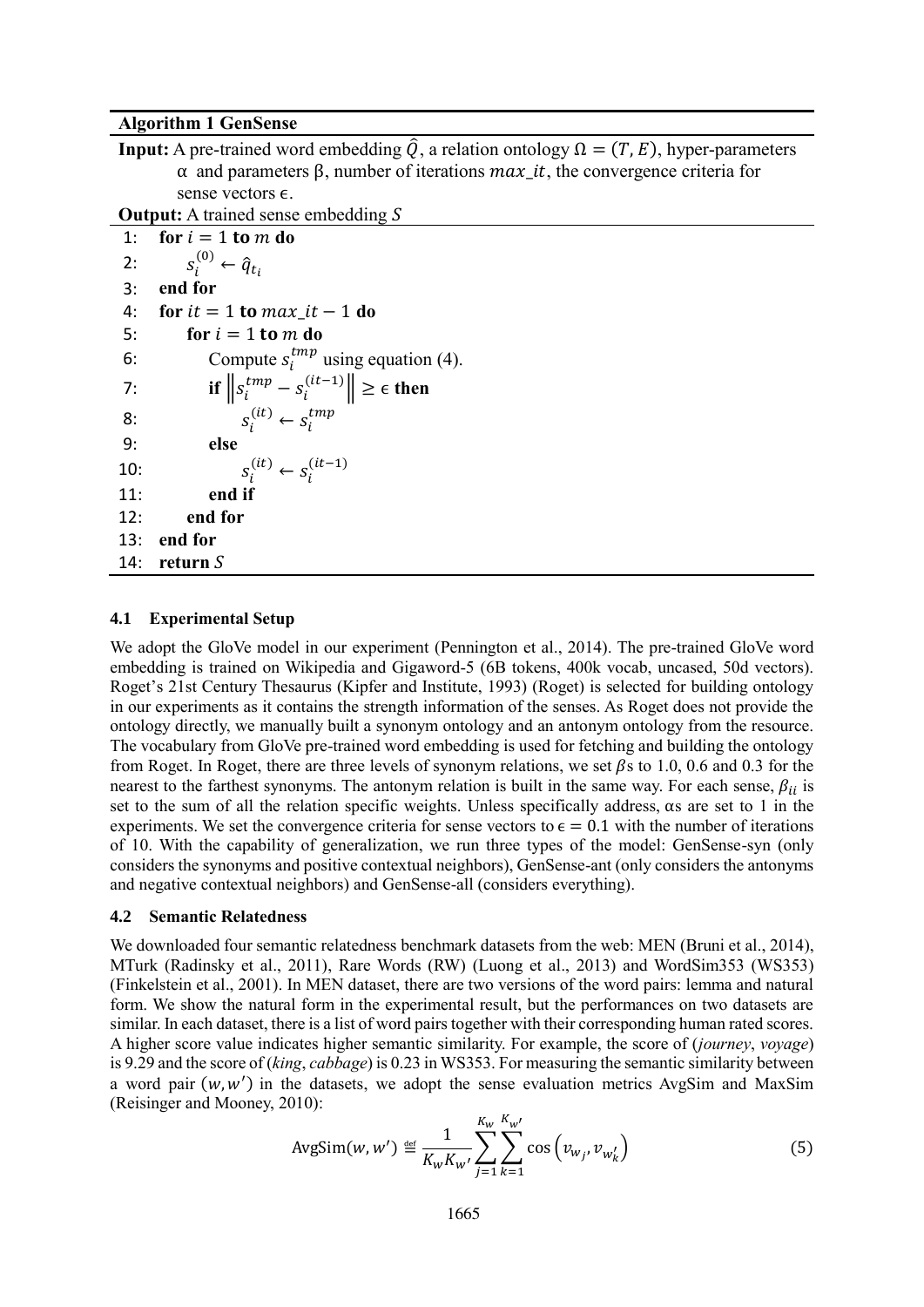$$
\text{MaxSim}(w, w') \stackrel{\text{def}}{=} \max_{1 \le j \le K_{w}, 1 \le k \le K_{w'}} \cos(v_{w_j}, v_{w'_k}) \tag{6}
$$

where  $K_w$  and  $K_{w'}$  denote the number of senses of w and w', respectively. The AvgSim can be seen as a *soft* metric as it averages all the similarity scores. Whereas the MaxSim can be seen as a *hard* metric as it only selects the senses with maximum similarity score. For measuring the performance of the sense embedding, we compute the spearman correlation between the human rated scores and the AvgSim/MaxSim scores. Table 1 shows a summary of the benchmark datasets and their relationship with the ontologies. In Table 1, row 3 shows the number of words that are both listed in the datasets and the ontology. The word count in Roget is 63,942.

|            | MEN   | MTurk | RW    | WS353 |
|------------|-------|-------|-------|-------|
| Pair count | 3,000 | 287   | 2,034 | 353   |
| Word count | 751   | 499   | 2,951 | 437   |
| Roget      | 707   | 416   | 2,371 |       |

## **4.3 Contextual Word Similarity**

Although the semantic relatedness datasets are used in many researches, one major disadvantage is that the words in those word pairs do not have contexts. Therefore, we also conduct experiments with the Stanford's Contextual Word Similarities (SCWS) dataset (Huang et al., 2012). SCWS consists of 2,003 word pairs together with human rated scores. A higher score value indicates higher semantic similarity. Different from the semantic relatedness datasets, the words in the SCWS have their contexts and partof-speech tags. That is, the human subjects can know the usage of the word when they rate the similarity. For each word pair, we compute its AvgSimC/MaxSimC scores from the learned sense embedding (Reisinger and Mooney, 2010):

AvgSimC(w, w') 
$$
\stackrel{\text{def}}{=} \frac{1}{K^2} \sum_{j=1}^{K} \sum_{k=1}^{K} d_{c,w,k} d_{c',w',j} d\left(\pi_k(w), \pi_j(w')\right)
$$
 (7)

$$
MaxSimC(w, w') \stackrel{\text{def}}{=} d(\hat{\pi}(w), \hat{\pi}(w')) \tag{8}
$$

where  $d_{c,w,k} \stackrel{\text{def}}{=} d(v(c), \pi_k(w))$  is the likelihood of context c belonging to cluster  $\pi_k$ , and  $\hat{\pi}(w) \stackrel{\text{def}}{=}$  $\pi_{\arg\max_{1\leq k\leq K}d_{c,w,k}}(w)$ , the maximum likelihood cluster for w in context c. We use a window size of 5 for the words in the word pairs (i.e., 5 words prior to  $w/w'$  and 5 words after  $w/w'$ ). Stop words are removed from the context. For measuring the performance, we compute the spearman correlation between the human rated scores and the AvgSimC/MaxSimC scores.

#### **4.4 Semantic Difference**

This task is defined to answer if a word has a closer semantic feature to a concept than another word (Krebs and Paperno, 2016). In this dataset, there are 528 concepts, 24,963 word pairs, and 128,515 items. Each word pair comes with a feature. For example, in the test (*airplane*, *helicopter*): wings, choosing the first word if and only if  $cos(airplane, wings) > cos(helicopter, wings)$ , otherwise, choose the second word. As this dataset does not provide context for disambiguation, we use the similar strategies from the semantic relatedness task:

AvgSimD(w, w') 
$$
\stackrel{\text{def}}{=} \frac{1}{K_w K_{w'}} \sum_{j=1}^{K_w} \sum_{k=1}^{K_{w'}} \cos(v_{w_j}, v_{w'_k})
$$
 (9)

$$
\text{MaxSimD}(w, w') \stackrel{\text{def}}{=} \max_{1 \le j \le K_{w'}1 \le k \le K_{w'}} \cos\left(v_{w_j}, v_{w'_k}\right) \tag{10}
$$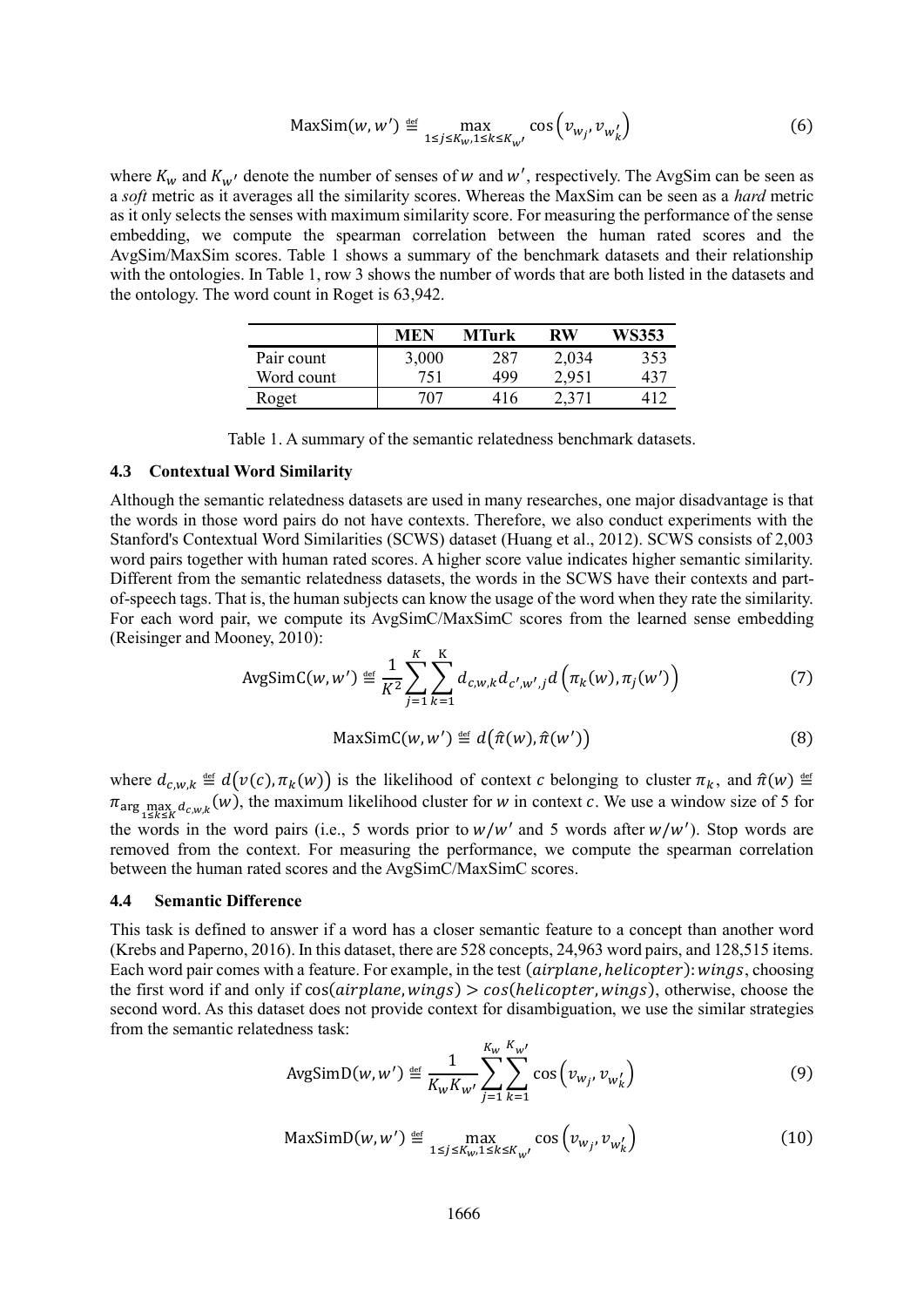In AvgSimD, we choose the first word iff  $AvgSimD(w_1, w') > AvgSimD(w_2, w')$ . In MaxSimD, we choose the first word iff  $MaxSimD(w_1, w') > MaxSimD(w_2, w')$ . The performance is determined by computing the accuracy.

### **5 Results and Discussion**

Table 2 shows the spearman correlation ( $\rho \times 100$ ) of AvgSim and MaxSim between human scores and sense embedding's scores on each benchmark dataset. Row 2 shows the performance of vanilla GloVe word embedding. Note that the MaxSim and AvgSim scores will be the same when there is only one sense for each word (word embedding). Row 3 shows the performance of the retro model (Jauhar et al., 2015).

|              | <b>MEN</b> | <b>MTurk</b> | <b>RW</b> | <b>WS353</b> | Macro     | Micro               |
|--------------|------------|--------------|-----------|--------------|-----------|---------------------|
| GloVe        | 65.7       | 619          | 30.3      | 50.3         | 52.1      | 51.9                |
| retro        | 62.4/67.7  | 57.4/60.1    | 15.1/26.9 | 43.9/51.1    | 44.7/51.5 | 44.0/51.6           |
| GenSense-syn | 67.6/67.9  | 64.1/64.0    | 33.8/33.6 | 50.5/52.8    |           | 54.0/54.6 54.3/54.5 |
| GenSense-ant | 65.1/65.0  | 62.1/63.1    | 31.0/30.9 | 48.4/47.1    |           | 51.6/51.5 51.7/51.6 |
| GenSense-all | 68.8/68.6  | 65.1/64.8    | 33.3/33.2 | 53.2/54.0    | 55.1/55.2 | 54.9/54.8           |

Table 2.  $\rho \times 100$  of (MaxSim / AvgSim) on semantic relatedness benchmark datasets.

From Table 2, we find that our proposed model outperforms the comparison models *retro* and GloVe in all the datasets. When comparing our model with retro, the spearman correlation scores of MaxSim of each dataset grows at least 6.4. In RW, the spearman correlation score of GenSense exceed *retro* by 18.2. We also discover a significant growth of spearman correlation between GenSense-syn and GenSense-all. Surprisingly, the model that only adopts synonyms and positive contextual information can outperform *retro* and GloVe. After utilizing antonym knowledge from Roget, its performance can further be improved in all but RW dataset. This result supports an assumption that the antonyms in Roget are quite informative and useful. Moreover, GenSense can adapt information from synonyms and antonyms to boost its performance. Although our model can pull sense vectors away from its reverse sense with the help of antonym and negative contextual information. This shift cannot guarantee the new sense vectors will move to a better place with only negative relations. As a result, the GenSense-ant does not perform as well as GenSense-syn. Table 2 also shows the macro-averaged and micro-averaged results in the rightmost two columns. In both of the additional evaluation metrics, we find that the GenSense model outperforms *retro* with a large margin. These two metrics suggest the robustness of our proposed model when comparing to the *retro* model.

We also conduct an experiment to test how much benefit we can get from the relation strength. We run GenSense-syn over the Roget ontology with a grid of  $(\alpha_1, \alpha_2, \alpha_3)$  parameters. Each parameter is tuned from 0.0 to 1.0 with a 0.1 step size. Table 3 shows the results with MaxSim metric and Table 4 shows the results with AvgSim metric. Note that the  $\alpha_1/\alpha_2/\alpha_3$  parameter combinations of the worst or the best case may be more than one. In that case, we only report one  $\alpha_1/\alpha_2/\alpha_3$  setting in Table 3 and Table 4 due to the space limitation. From Table 3, we find that the default setting can achieve relatively good results when comparing to the best case. Another point worth mentioning is that the worst performance happens under .1/1./.1 setting except the WS353 dataset. Similar results can be found in Table 4's AvgSim metric. The results demonstrate the importance of the original word vector and the synonyms sense vectors in the model.

|                                  | MEN  | $\alpha_1/\alpha_2/\alpha_3$ MTurk $\alpha_1/\alpha_2/\alpha_3$ RW $\alpha_1/\alpha_2/\alpha_3$ WS353 $\alpha_1/\alpha_2/\alpha_3$ |      |                      |      |          |      |             |
|----------------------------------|------|------------------------------------------------------------------------------------------------------------------------------------|------|----------------------|------|----------|------|-------------|
| GenSense default $67.6$ 1./1./1. |      |                                                                                                                                    |      | $64.1 \qquad 1/1/1.$ | 33.8 | 1.71.71. | 50.5 | 1./1./1.    |
| GenSense worst   52.4            |      | $1/1$ ./.1                                                                                                                         | 50.3 | $.1/1$               | 25.1 | $.1/1$   | 34.8 | $.1/1$ ./.8 |
| GenSense best                    | 68.1 | .8/.5/.8                                                                                                                           | 64.4 | .4/0.3/0.4           | 35.8 | .1/.1/1. | 52.0 | 1/(6/3)     |

Table 3.  $\rho \times 100$  of MaxSim on semantic relatedness benchmark.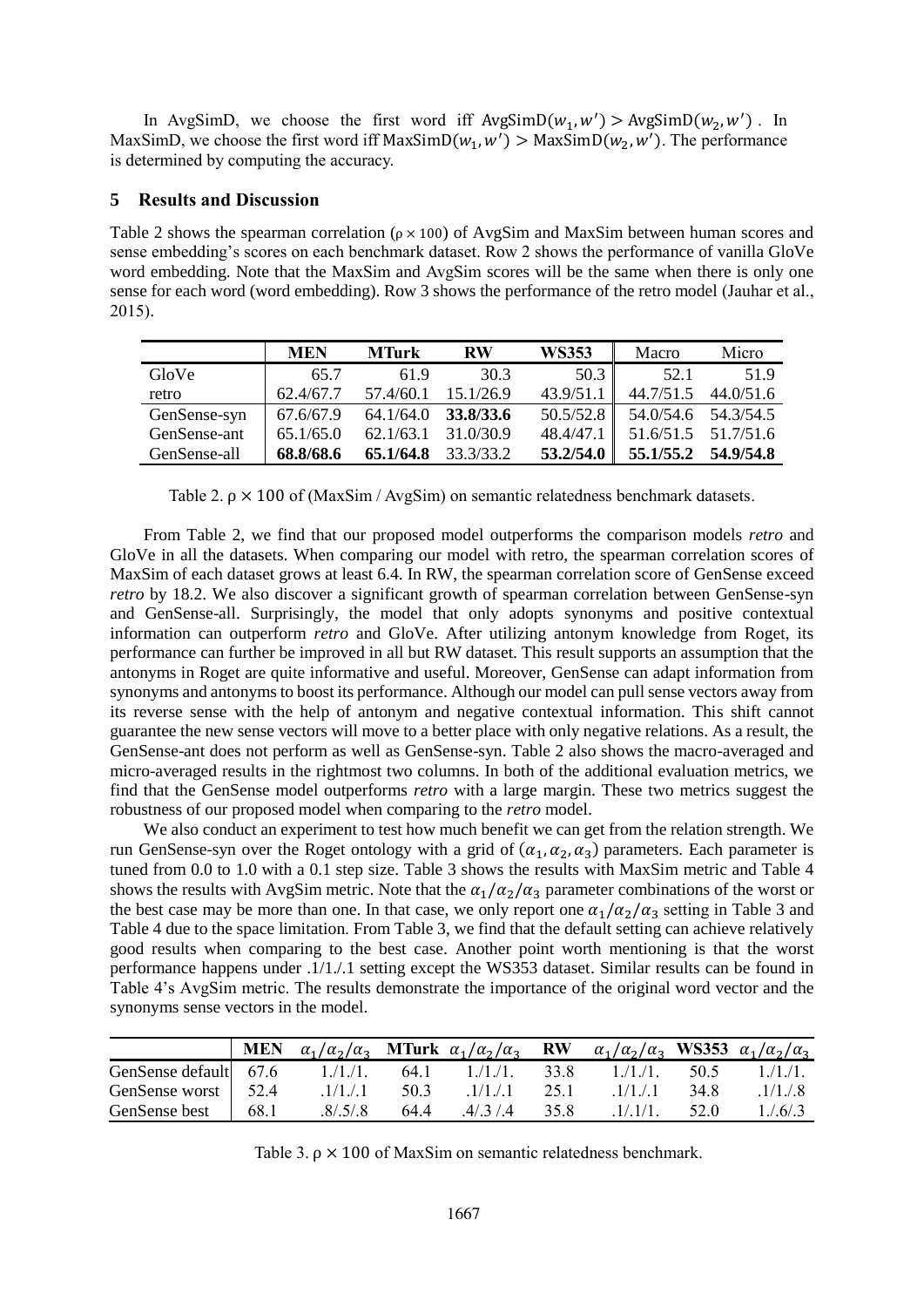|                  | <b>MEN</b> | $\alpha_1/\alpha_2/\alpha_3$ MTurk $\alpha_1/\alpha_2/\alpha_3$ RW |      |           |      | $\alpha_1/\alpha_2/\alpha_3$ WS353 $\alpha_1/\alpha_2/\alpha_3$ |      |          |
|------------------|------------|--------------------------------------------------------------------|------|-----------|------|-----------------------------------------------------------------|------|----------|
| GenSense default | 67.9       | $1/1/1$ .                                                          | 64.0 | 1.71.71.  | 33.6 | 1.71.71.                                                        | 52.8 | 1.71.71. |
| GenSense worst   | 60.1       | .1/1. / 1                                                          | 58.7 | .1/1. / 1 | 30.5 | 1/1.7.1                                                         | 43.3 | .1/1.71  |
| GenSense best    | 68.1       | .5/.5/.8                                                           | 64.2 | 3/5/4     | 35.8 | $1/1/1$ .                                                       | 53.1 | .5/.5/.8 |

Table 4.  $\rho \times 100$  of AvgSim on semantic relatedness benchmark datasets.

Figure 2 shows the  $\rho \times 100$  of MaxSim on the semantic relatedness benchmark datasets as function of vector dimension. All GloVe pre-trained models are trained on the 6 billion tokens corpus of 50d, 100d, 200d and 300d. We use the GenSense-all model on the GloVe pre-trained models. Figure 2 shows the proposed GenSense-all outperforms GloVe in all the datasets of all the tested dimensions. In GloVe's original paper, they showed GloVe's performance (in terms of accuracy) is proportional to the dimension in the range within 50d and 300d. In this experiment, we show that both GloVe and GenSense-all's performance is proportional to the dimension in the range within 50d and 300d in terms of  $\rho \times 100$  of MaxSim. Similar results can be found in the AvgSim metric.



Figure 2. ρ × 100 of MaxSim on semantic relatedness benchmark datasets as function of vector dimension. GloVe model is compared.

Table 5 shows the selected MEN's word pairs and its corresponding GenSense-all, GloVe and retro scores for case study. For GenSense-all, GloVe and retro, we use the MaxSim scores and then sort and re-scale to MEN's score distribution. From Table 5, we find that Gensense-all can improve pre-trained word-embedding model (in terms of closeness to MEN's score, smaller is better) in the following situations: (1) both words have a few senses (*lizard*, *reptiles*), (2) both words have many senses (*stripes*, *train*) and (3) one word has many senses and one word has a few senses (*rail*, *railway*). Sometimes, the retro model increases the closeness to MEN's score. In other words, GenSense-all can handle all the possible situations well and outperform *retro*.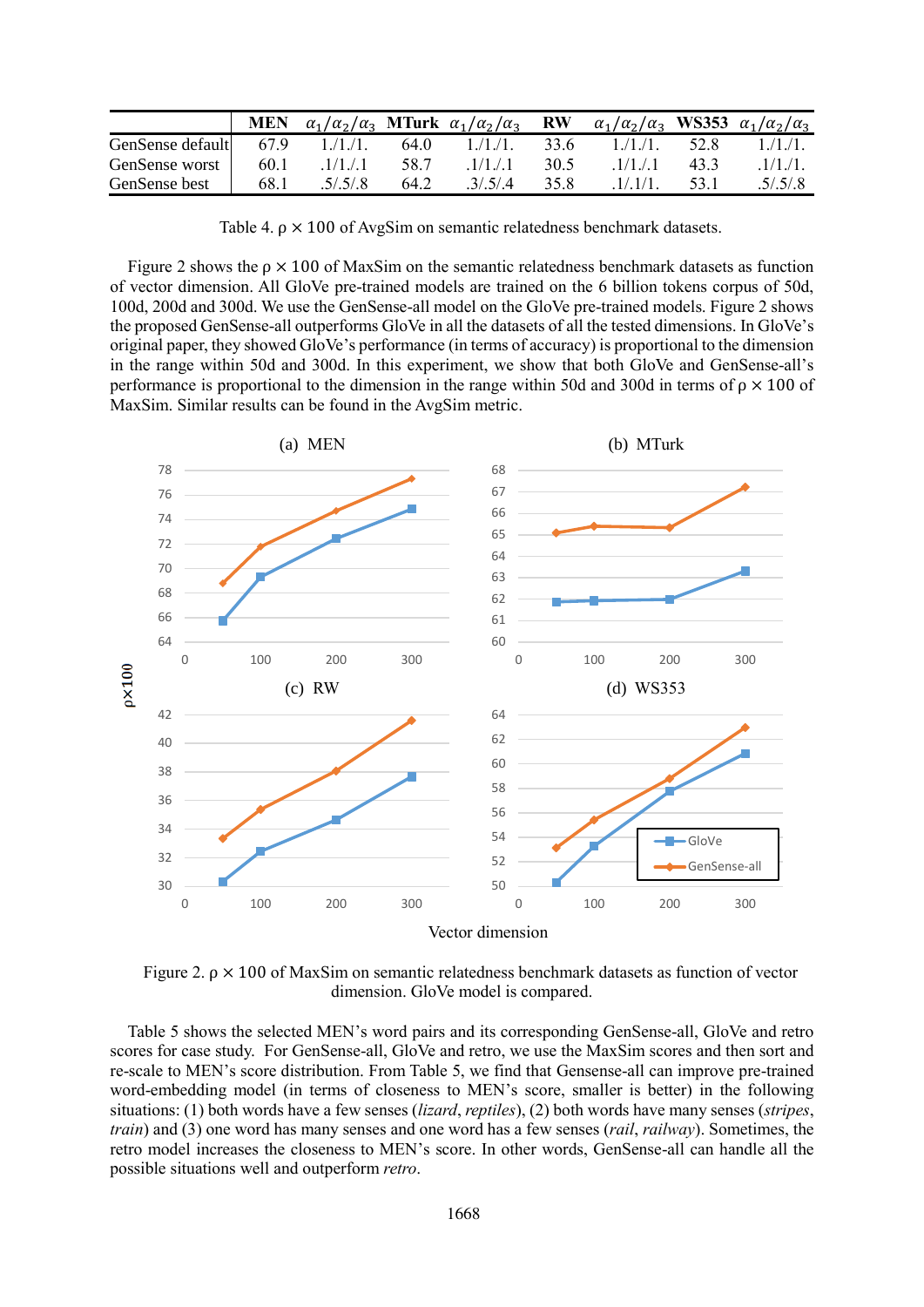| Word pair            | #senses  | GenSense-all | GloVe | retro |
|----------------------|----------|--------------|-------|-------|
| (rail, railway)      | (15, 2)  |              |       | 36    |
| (stripes, train)     | (20, 17) |              |       | 23    |
| (pregnant, women)    | (3, 4)   |              |       | 17    |
| (curve, dance)       | (10, 7)  |              |       | 25    |
| (blue, happy)        | (16, 4)  |              |       | 21    |
| (dripping, round)    | (5, 25)  |              |       | 24    |
| (nails, wol)         | (10, 6)  |              |       | 26    |
| (action, truck)      | (12, 3)  |              |       | 19    |
| (lizard, reptiles)   | (2, 1)   |              |       | 28    |
| (amphibians, lizard) | (3, 2)   |              | 16    | 34    |

Table 5. Selected MEN's word pairs and their scores difference with GenSense-all, GloVe and retro models. (the smaller the better).

Table 6 shows the spearman correlation ( $\rho \times 100$ ) of Stanford's Contextual Word Similarity dataset. With the sense level information, both GenSense and retro can outperform the word embedding model GloVe. The GenSense model performs slightly better than *retro*. Again, we find that the retrofitting model cannot benefit with only negative relation information.

|              | <b>SCWS</b> |
|--------------|-------------|
| GloVe        | 52.9        |
| retro        | 54.2/55.9   |
| GenSense-syn | 54.8/56.0   |
| GenSense-ant | 52.9/52.7   |
| GenSense-all | 54.2/55.3   |

| Table 6. $\rho \times 100$ of (MaxSimC / AvgSimC) on SCWS dataset. |  |  |  |  |
|--------------------------------------------------------------------|--|--|--|--|
|--------------------------------------------------------------------|--|--|--|--|

Table 7 shows the results of the semantic difference experiment. From Table 7, we find that GenSense outperforms *retro* and GloVe. The accuracy of *retro* declines in this experiment. This finding demonstrates the effectiveness and robustness of our proposed framework. Surprisingly, the antonym relation plays an important role when computing the semantic difference.

|              | Accuracy  | Precision | Recall    |
|--------------|-----------|-----------|-----------|
| GloVe        | 58.5      | 53.3      | 59.4      |
| retro        | 57.5/57.3 | 52.2/51.9 | 58.0/52.0 |
| GenSense-syn | 57.8/57.6 | 52.5/52.3 | 61.2/59.8 |
| GenSense-ant | 58.0/58.7 | 52.7/53.3 | 59.7/61.7 |
| GenSense-all | 58.7/57.6 | 53.3/52.3 | 62.4/61.0 |

Table 7. (Accuracy, Precision, Recall)  $\times$  100 of (MaxSimD / AvgSimD) on the semantic difference dataset.

## **6 Conclusion**

In this paper we present *GenSense*, a generalized framework for learning sense embedding. The generalization takes in three parts: (1) we extend the synonym relation to positive contextual neighbor relation, antonym relation and negative contextual neighbor relation; (2) within each relation, we consider the semantic strength; and (3) we use relation strength between relations to balance different components. We then conduct experiments in three types of experiments: semantic relatedness, contextual word similarity, and semantic difference and show that the GenSense model outperforms the previous approaches. In the future, one of the possible applications is to apply the generalized sense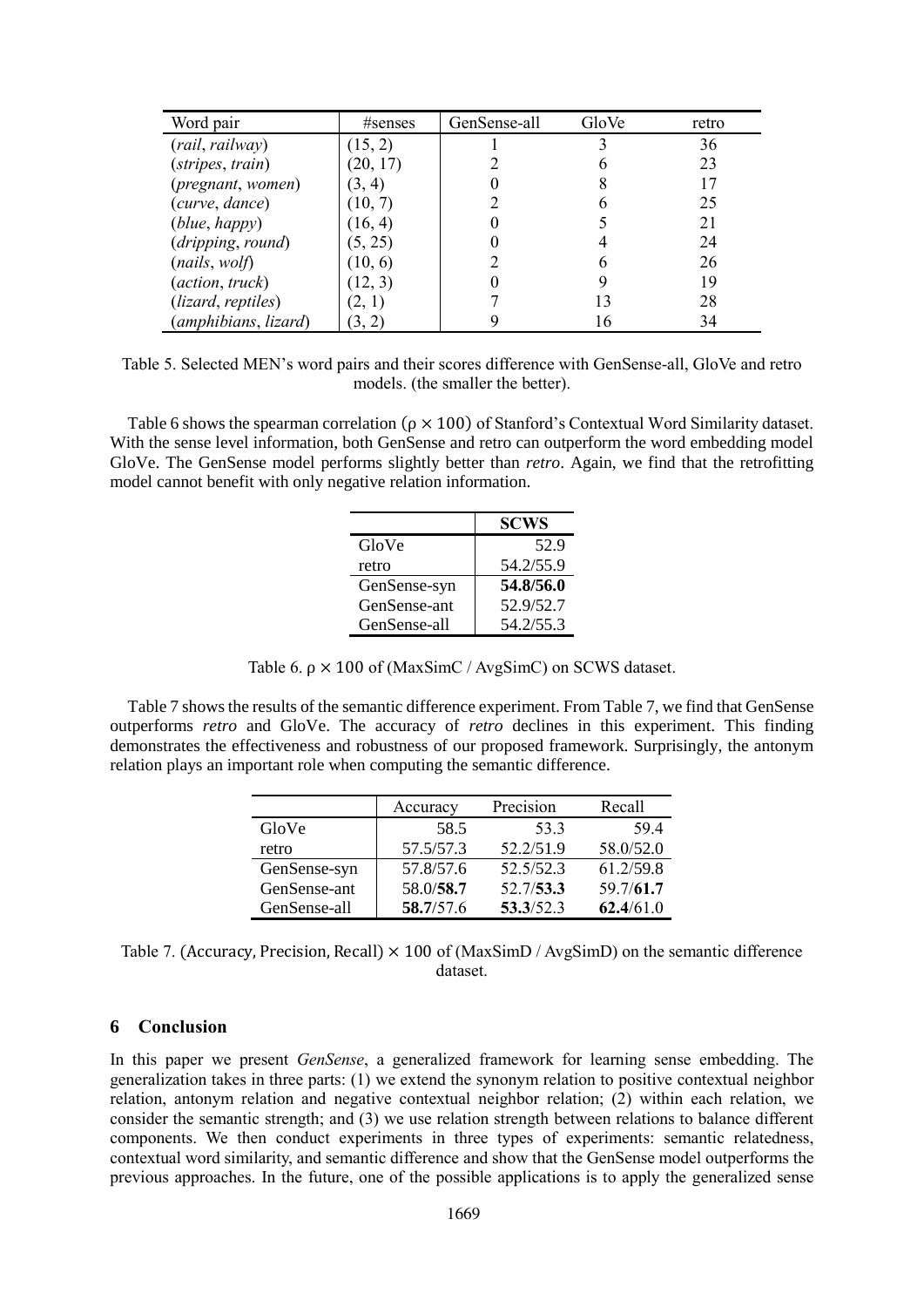representation learnt by the proposed method in downstream natural language processing applications to conduct extrinsic evaluations. We release the source code and the pre-trained model as resource for the research community. <sup>12</sup> Other versions of the sense retrofitted embeddings can be found in the website.

## **Acknowledgements**

This research was partially supported by Ministry of Science and Technology, Taiwan, under grants MOST-107-2634-F-002-019, MOST-107-2634-F-002-011 and MOST-106-2923-E-002-012-MY3.

## **Reference**

- Antonia Azzini, Célia da Costa Pereira, Mauro Dragoni, and Andrea GB Tettamanzi. 2012. A neuro-evolutionary corpus-based method for word sense disambiguation. *IEEE Intelligent Systems*, 27(6):26–35.
- Yoshua Bengio, Olivier Delalleau, and Nicolas Le Roux. 2006. Label Propagation and Quadratic Criterion. In Olivier Chapelle, Bernhard Schölkopf, and Alexander Zien, editors, *Semi-Supervised Learning*, pages 193–216. MIT Press.
- Jiang Bian, Bin Gao, and Tie-Yan Liu. 2014. Knowledge-powered deep learning for word embedding. In *Joint European Conference on Machine Learning and Knowledge Discovery in Databases*, pages 132–148. Springer.
- Elia Bruni, Nam-Khanh Tran, and Marco Baroni. 2014. Multimodal distributional semantics. *The Journal of Artificial Intelligence Research*, 49:1–47.
- John A Bullinaria and Joseph P Levy. 2007. Extracting semantic representations from word co-occurrence statistics: A computational study. *Behavior research methods*, 39(3):510–526.
- Scott C. Deerwester, Susan T Dumais, and Richard A. Harshman. 1990. Indexing by latent semantic analysis. *Journal of the American society for information science*, 41(6):391.
- Mauro Dragoni and Giulio Petrucci. 2017. A neural word embeddings approach for multi-domain sentiment analysis. *IEEE Transactions on Affective Computing*, 8(4):457–470.
- Allyson Ettinger, Philip Resnik, and Marine Carpuat. 2016. Retrofitting sense-specific word vectors using parallel text. In *Proceedings of the 2016 Conference of the North American Chapter of the Association for Computational Linguistics: Human Language Technologies*, pages 1378–1383.
- Manaal Faruqui, Jesse Dodge, Sujay Kumar Jauhar, Chris Dyer, Eduard Hovy, and Noah A Smith. 2015. Retrofitting word vectors to semantic lexicons. In *Proceedings of the 2015 Conference of the North American Chapter of the Association for Computational Linguistics: Human Language Technologies*, pages 1606–1615, Denver, Colorado.

Christiane Fellbaum. 1998. *WordNet*. Wiley Online Library.

- Lev Finkelstein, Evgeniy Gabrilovich, Yossi Matias, Ehud Rivlin, Zach Solan, Gadi Wolfman, and Eytan Ruppin. 2001. Placing search in context: The concept revisited. In *Proceedings of the 10th international conference on World Wide Web*, pages 406–414.
- Eric H. Huang, Richard Socher, Christopher D. Manning, and Andrew Y. Ng. 2012. Improving word representations via global context and multiple word prototypes. In *Proceedings of the 50th Annual Meeting of the Association for Computational Linguistics,* pages 873–882, Jeju, Republic of Korea.
- Ignacio Iacobacci, Mohammad Taher Pilehvar, and Roberto Navigli. 2015. SensEmbed: learning sense embeddings for word and relational similarity. In *Proceedings of the 53rd Annual Meeting of the Association*

 <sup>1</sup> http://nlg.csie.ntu.edu.tw/nlpresource/GenSense

<sup>2</sup> https://github.com/y95847frank/GenSense